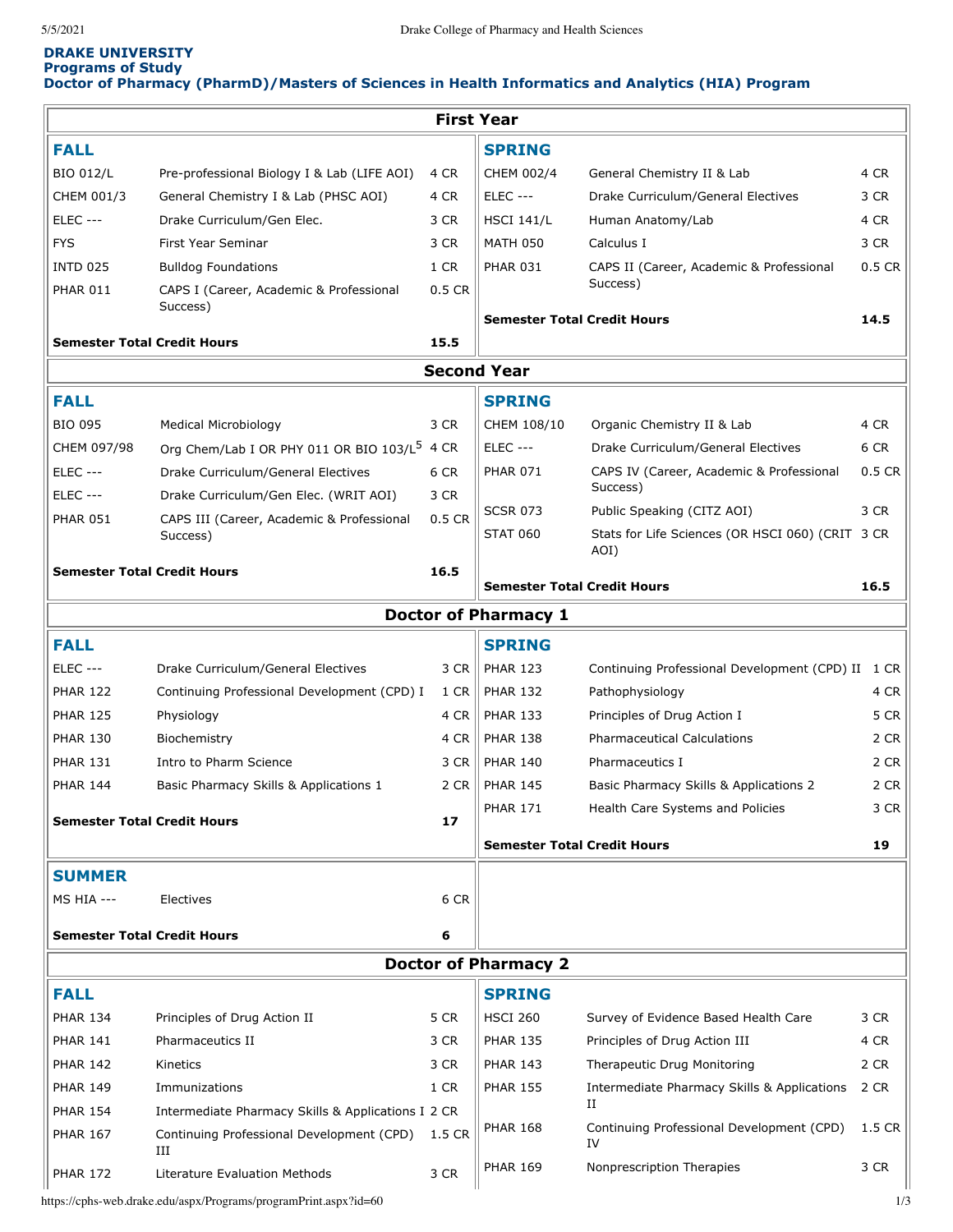5/5/2021 Drake College of Pharmacy and Health Sciences

| <b>Semester Total Credit Hours</b>               |                                                      | 18.5  | <b>PHAR 190</b>                    | Therapeutics I                                    | 3 CR         |  |  |  |  |
|--------------------------------------------------|------------------------------------------------------|-------|------------------------------------|---------------------------------------------------|--------------|--|--|--|--|
|                                                  |                                                      |       | <b>Semester Total Credit Hours</b> |                                                   | 18.5         |  |  |  |  |
| <b>SUMMER</b>                                    |                                                      |       |                                    |                                                   |              |  |  |  |  |
| <b>MS HIA ---</b>                                | Electives                                            | 6 CR  |                                    |                                                   |              |  |  |  |  |
| <b>Semester Total Credit Hours</b>               |                                                      | 6     |                                    |                                                   |              |  |  |  |  |
| <b>Doctor of Pharmacy 3</b>                      |                                                      |       |                                    |                                                   |              |  |  |  |  |
| <b>FALL</b>                                      |                                                      |       | <b>SPRING</b>                      |                                                   |              |  |  |  |  |
| <b>HSCI 201</b>                                  | Introduction to Health Informatics                   | 3 CR  | <b>HLTH 266</b>                    | Healthcare Regulation, Law and Advoc OR           | 3 CR         |  |  |  |  |
| <b>PHAR 174</b>                                  | Management in Pharmacy                               | 3 CR  |                                    | (HLTH 264)                                        |              |  |  |  |  |
| <b>PHAR 175</b>                                  | Continuing Professional Development                  | 2 CR  | <b>PHAR 162</b>                    | Pharmacy Law & Ethics                             | 3 CR         |  |  |  |  |
|                                                  | (CPD) V                                              |       | <b>PHAR 173</b>                    | Applied Social and Administrative Pharmacy        | 3 CR         |  |  |  |  |
| <b>PHAR 184</b>                                  | Advanced Pharmacy Skills & Applications I 2 CR       |       | <b>PHAR 176</b>                    | Continuing Professional Development (CPD) VI 2 CR |              |  |  |  |  |
| <b>PHAR 191</b>                                  | Therapeutics II                                      | 5 CR  | <b>PHAR 185</b>                    | Advanced Pharmacy Skills & Applications II        | 2 CR         |  |  |  |  |
| STAT 240/MDAL 240 Statistical Modeling           |                                                      | 3 CR  | <b>PHAR 192</b>                    | Therapeutics III                                  | 5 CR         |  |  |  |  |
| <b>Semester Total Credit Hours</b>               |                                                      | 18    | <b>Semester Total Credit Hours</b> |                                                   | 18           |  |  |  |  |
| <b>SUMMER</b>                                    |                                                      |       |                                    |                                                   |              |  |  |  |  |
| <b>HSCI 285</b>                                  | Practicum/Capstone                                   | 3 CR  |                                    |                                                   |              |  |  |  |  |
|                                                  | IS 231/MDAL 230 Data Management and Visual Analytics | 3 CR  |                                    |                                                   |              |  |  |  |  |
| <b>Semester Total Credit Hours</b>               |                                                      | 6     |                                    |                                                   |              |  |  |  |  |
| Doctor of Pharmacy 4 (12 months/May through May) |                                                      |       |                                    |                                                   |              |  |  |  |  |
| <b>FALL</b>                                      |                                                      |       | <b>SPRING</b>                      |                                                   |              |  |  |  |  |
| <b>PHAR 285</b>                                  | Rotations                                            | 22 CR | <b>PHAR 285</b>                    | Rotations                                         | <b>18 CR</b> |  |  |  |  |
| <b>Semester Total Credit Hours</b>               |                                                      | 22    | <b>Semester Total Credit Hours</b> |                                                   | 18           |  |  |  |  |
| <b>Total Program Hours: 230</b>                  |                                                      |       |                                    |                                                   |              |  |  |  |  |

## **Program Notes:**

Following completion of 90 credit hours and admission into the MS HIA program, students may enroll in MS HIA coursework.

## **Entrance Exam Required as part of the application process: GRE, GMAT, MCAT, PCAT, DAT, or OAT**

**Note:** The entrance exam is automatically waived if you are a current Drake University undergraduate or professional program student with cumulative GPA of 3.25 or higher and have completed 90 semester credits.

**RECOMMENDED SUMMER COURSE WORK:** Students who wish to complete both degrees in the four professional years will need to plan to complete MS HIA courses during the summer sessions. This program requires a careful selection of courses for the MS HIA degree as electives in the pharmacy curriculum. Students may enroll in additional summer coursework or complete final MS HIA courses after PharmD completion. If the dual curriculum requires more than 18 credit hours in the fall or spring semesters, an overload credit fee waiver will be requested on the student's behalf. If students wish to take beyond the required credit hours for the semester, they will need to request an "Over 18 Hours Request Form," which can be found in the Forms Library, and the additional course work will not qualify for an overload fee waiver.

A total of 211 credits are required to complete the pharmacy degree.

Students will be expected to complete the Drake Curriculum requirements. Drake Curriculum requirements not fulfilled through required course work: Artistic Experience, Historical Foundations (2 courses), Global and Cultural Understanding, and Written Communication.

Professional Electives (5 cr.) are satisfied by MS HIA coursework. P1 students entering Fall 2019 and prior are required to complete six (6 cr.) credits of professional elective credits, which will be satisfied by MS HIA coursework.

**Professional Electives Policy:** Core curricula of CPHS degree programs may require professional elective courses that permit exploration of and/or advanced study in areas of professional interest within the student's primary degree. Professional electives provide the student with an opportunity to not only pursue areas of intellectual interest, but also to develop an individual "brand" that may benefit them in their professional or academic future. Students who desire to have a nonapproved electives count toward professional elective credit should apply for an exception to program policy prior to taking the course whenever possible.